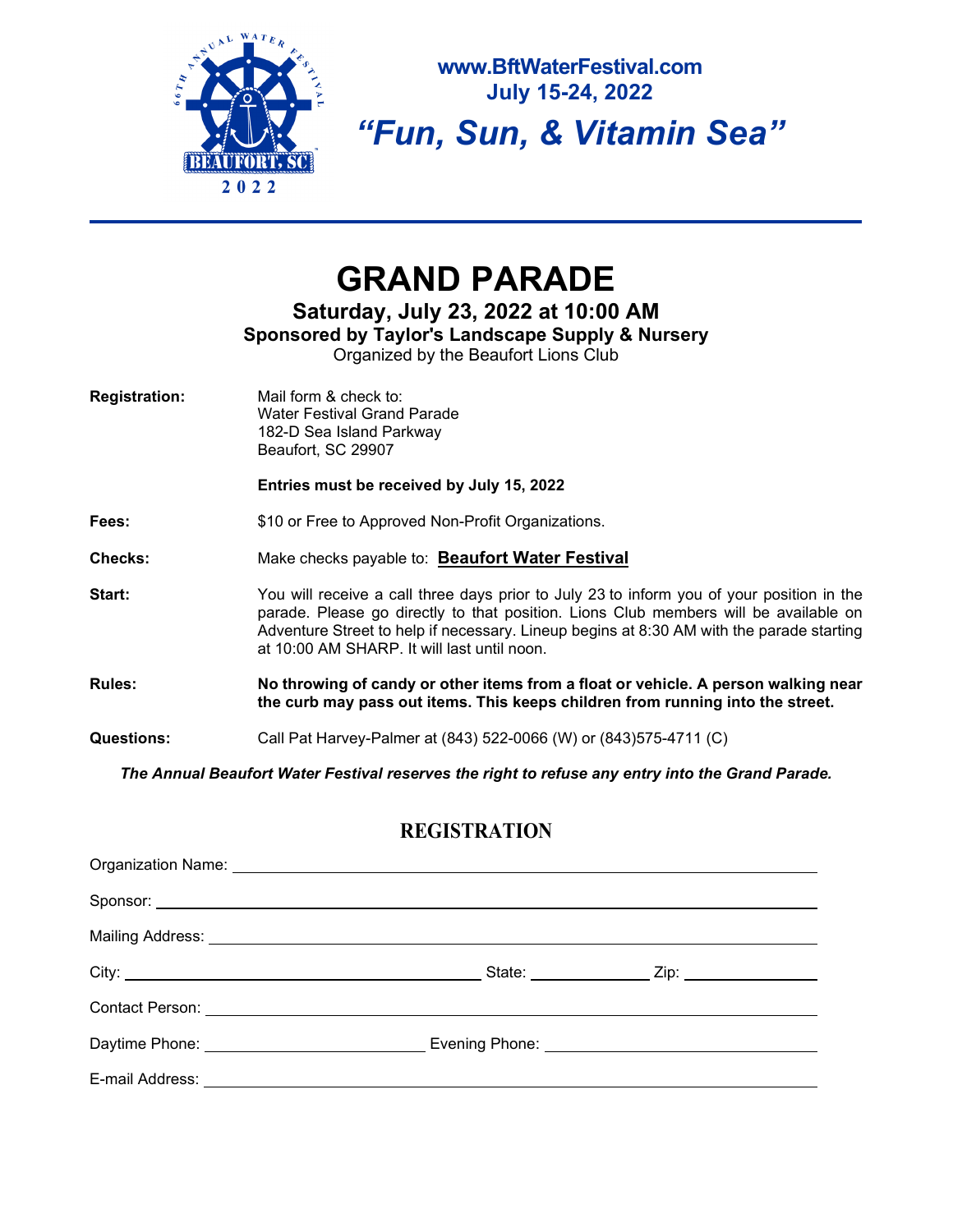# **66th ANNUAL BEAUFORT WATER FESTIVAL GRAND PARADE RULES, POLICIES AND PROCEDURES**

## **NO HELIUM BALLOONS ALLOWED**

**Per City of Beaufort Ordinance**

# **NO POLITICAL AGENDA**

**No political agenda, materials, propaganda, messages to include campaign material shall be distributed in the Grand Parade. No person(s) seeking election will be allowed entry into the Grand Parade unless said person(s) currently holds office (incumbent).**

**Type of Entry/Entries: PLEASE BE SPECIFIC ABOUT THE SIZE AND NUMBER** of vehicles, etc., that will be in the parade to assure that the correct amount of space is allocated to meet your needs.

# *ALL ENTRIES MUST BE DECORATED – WE ENCOURAGE MUSIC*

| Cars (number): example and the set of the set of the set of the set of the set of the set of the set of the set of the set of the set of the set of the set of the set of the set of the set of the set of the set of the set |                                            |
|-------------------------------------------------------------------------------------------------------------------------------------------------------------------------------------------------------------------------------|--------------------------------------------|
| Specific Considerations: Music:                                                                                                                                                                                               | Noise Maker: <u>______________________</u> |

## **PLEASE PARK AWAY FROM PARADE LINE UP ON ADVENTURE STREET**

Signature: Date: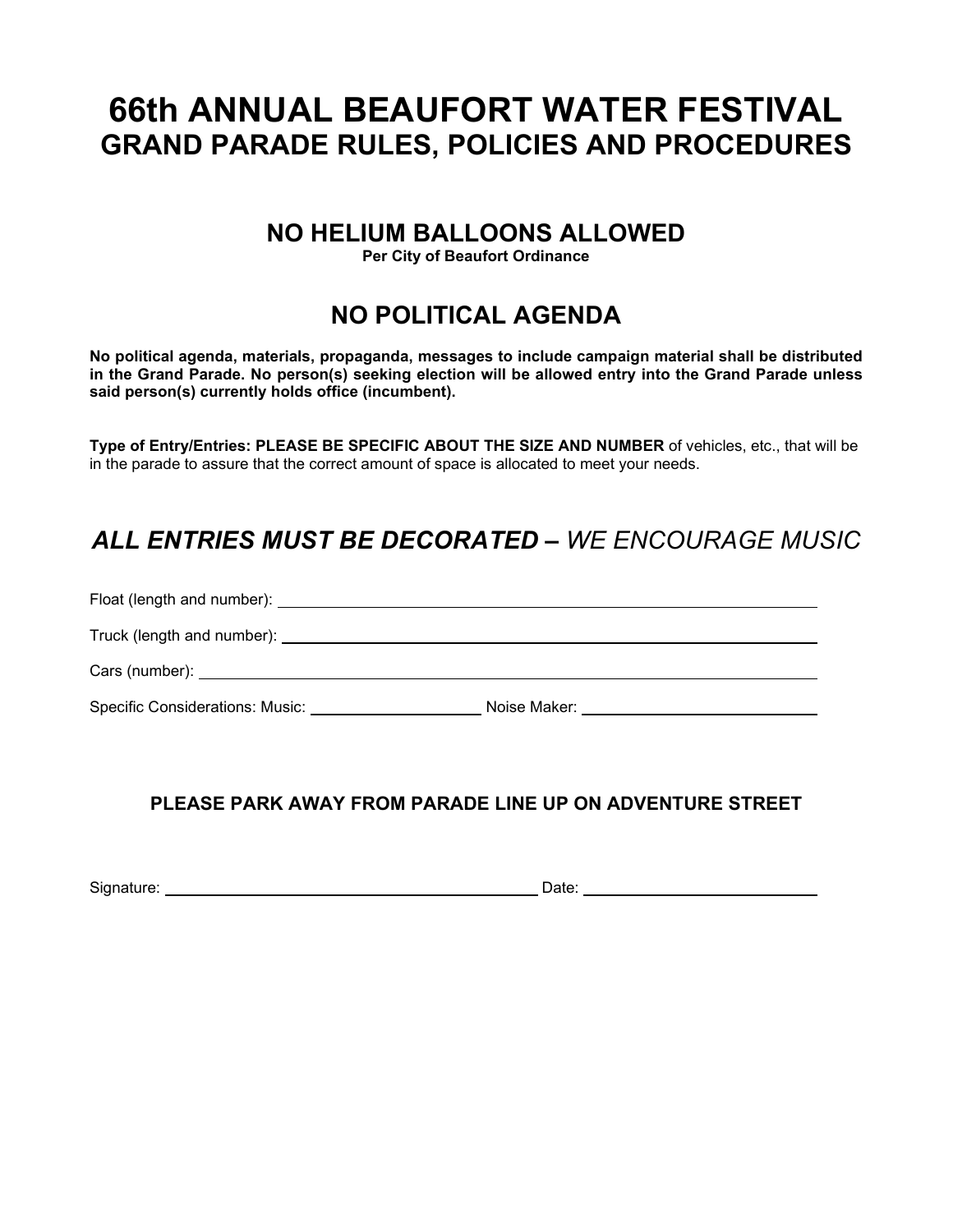### **FOR PARTICIPANTS OF MINORITY AGE (UNDER AGE 18 AT THE TIME OF REGISTRATION)**

This is to certify that I, as parent/guardian, with legal responsibility for this participant, have read and explained the provisions in this waiver/release to my child/ward including the risks of presence and participation and his/her personal responsibilities for adhering to the rules and regulations for protection against communicable diseases. Furthermore, my child/ward understands and accepts these risks and responsibilities. I for myself, my spouse, and child/ward do consent and agree to his/her release provided above for all the Releasees and myself, my spouse, and child/ward do release and agree to indemnify and hold harmless the Releasees for any and all liabilities incident to my minor child's/ward's presence or participation in these activities as provided above, EVEN IF ARISING FROM THEIR NEGLIGENCE, to the fullest extent provided by law.

| Name of Parent/Guardian | <b>Signature</b> | <b>Date Signed</b> |
|-------------------------|------------------|--------------------|
|                         |                  |                    |
|                         |                  |                    |
|                         |                  |                    |
|                         |                  |                    |
|                         |                  |                    |
|                         |                  |                    |
|                         |                  |                    |
|                         |                  |                    |
|                         |                  |                    |
|                         |                  |                    |
|                         |                  |                    |
|                         |                  |                    |
|                         |                  |                    |
|                         |                  |                    |
|                         |                  |                    |
|                         |                  |                    |
|                         |                  |                    |
|                         |                  |                    |
|                         |                  |                    |
|                         |                  |                    |